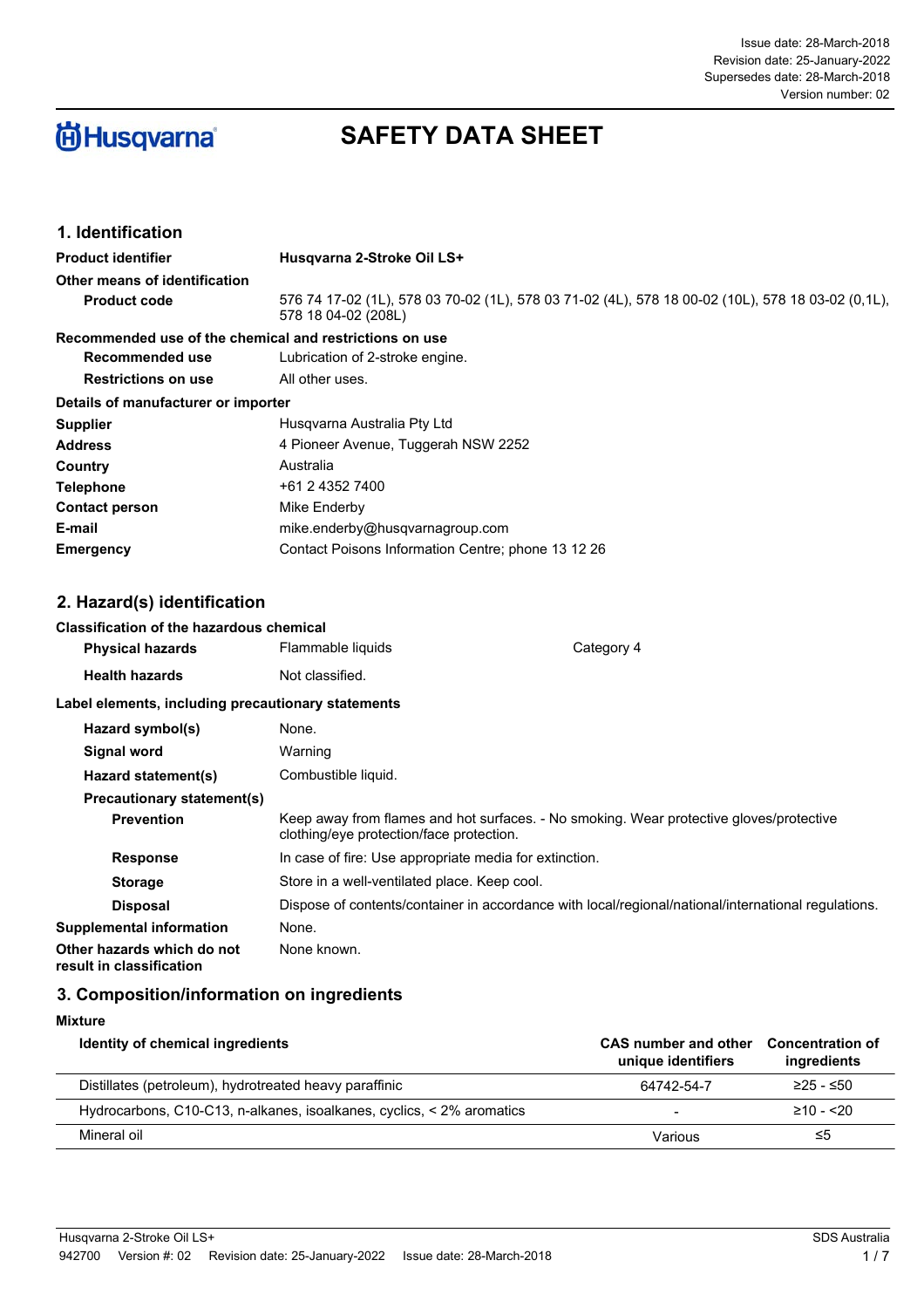| <b>Composition comments</b> | All concentrations are in percent by weight unless ingredient is a gas. Gas concentrations are in |  |
|-----------------------------|---------------------------------------------------------------------------------------------------|--|
|                             | percent by volume.                                                                                |  |

IP346 method DMSO extract for base oil substances: <3.0%.

#### **4. First-aid measures**

#### **Description of necessary first aid measures**

| <b>Inhalation</b>                                 | Move to fresh air. Call a physician if symptoms develop or persist.                                                 |  |
|---------------------------------------------------|---------------------------------------------------------------------------------------------------------------------|--|
| <b>Skin contact</b>                               | Wash off with soap and water. Get medical attention if irritation develops and persists.                            |  |
| Eye contact                                       | Rinse with water. Get medical attention if irritation develops and persists.                                        |  |
| Ingestion                                         | Rinse mouth. Get medical attention if symptoms occur.                                                               |  |
| Personal protection for first-aid<br>responders   | Ensure that medical personnel are aware of the material(s) involved, and take precautions to<br>protect themselves. |  |
| Symptoms caused by exposure                       | Direct contact with eyes may cause temporary irritation.                                                            |  |
| <b>Medical attention and special</b><br>treatment | Treat symptomatically.                                                                                              |  |

#### **5. Fire-fighting measures**

| <b>Extinguishing media</b>                                           |                                                                                               |  |
|----------------------------------------------------------------------|-----------------------------------------------------------------------------------------------|--|
| Suitable extinguishing<br>media                                      | Water fog. Foam. Dry chemical powder. Carbon dioxide (CO2).                                   |  |
| Unsuitable extinguishing<br>media                                    | Do not use water jet as an extinguisher, as this will spread the fire.                        |  |
| Specific hazards arising from<br>the chemical                        | During fire, gases hazardous to health may be formed.                                         |  |
| Special protective equipment<br>and precautions for fire<br>fighters | Self-contained breathing apparatus and full protective clothing must be worn in case of fire. |  |
| Fire fighting<br>equipment/instructions                              | Move containers from fire area if you can do so without risk.                                 |  |
| Hazchem code                                                         | None.                                                                                         |  |
| <b>General fire hazards</b>                                          | No unusual fire or explosion hazards noted.                                                   |  |
| <b>Specific methods</b>                                              | Use standard firefighting procedures and consider the hazards of other involved materials.    |  |

#### **6. Accidental release measures**

#### **Personal precautions, protective equipment and emergency procedures**

| For non-emergency<br>personnel                                  | Do not touch damaged containers or spilled material unless wearing appropriate protective<br>clothing.                                                                                                                                            |
|-----------------------------------------------------------------|---------------------------------------------------------------------------------------------------------------------------------------------------------------------------------------------------------------------------------------------------|
| For emergency responders                                        | Keep unnecessary personnel away. Use personal protection recommended in Section 8 of the<br>SDS.                                                                                                                                                  |
| <b>Environmental precautions</b>                                | Avoid discharge into drains, water courses or onto the ground.                                                                                                                                                                                    |
| <b>Methods and materials for</b><br>containment and cleaning up | The product is immiscible with water and will spread on the water surface.                                                                                                                                                                        |
|                                                                 | Large Spills: Stop the flow of material, if this is without risk. Dike the spilled material, where this is<br>possible. Absorb in vermiculite, dry sand or earth and place into containers. Following product<br>recovery, flush area with water. |
|                                                                 | Small Spills: Wipe up with absorbent material (e.g. cloth, fleece). Clean surface thoroughly to<br>remove residual contamination.                                                                                                                 |
|                                                                 | Never return spills to original containers for re-use. For waste disposal, see section 13 of the SDS.                                                                                                                                             |
| 7. Handling and storage                                         |                                                                                                                                                                                                                                                   |
| Precautions for safe handling                                   | Do not cut, weld, solder, drill, grind, or expose containers to heat, flame, sparks, or other sources<br>of ignition. Observe good industrial hygiene practices.                                                                                  |
| Conditions for safe storage,<br>including any incompatibilities | Store in original tightly closed container. Store away from incompatible materials (see section 10 of<br>the SDS).                                                                                                                                |
|                                                                 |                                                                                                                                                                                                                                                   |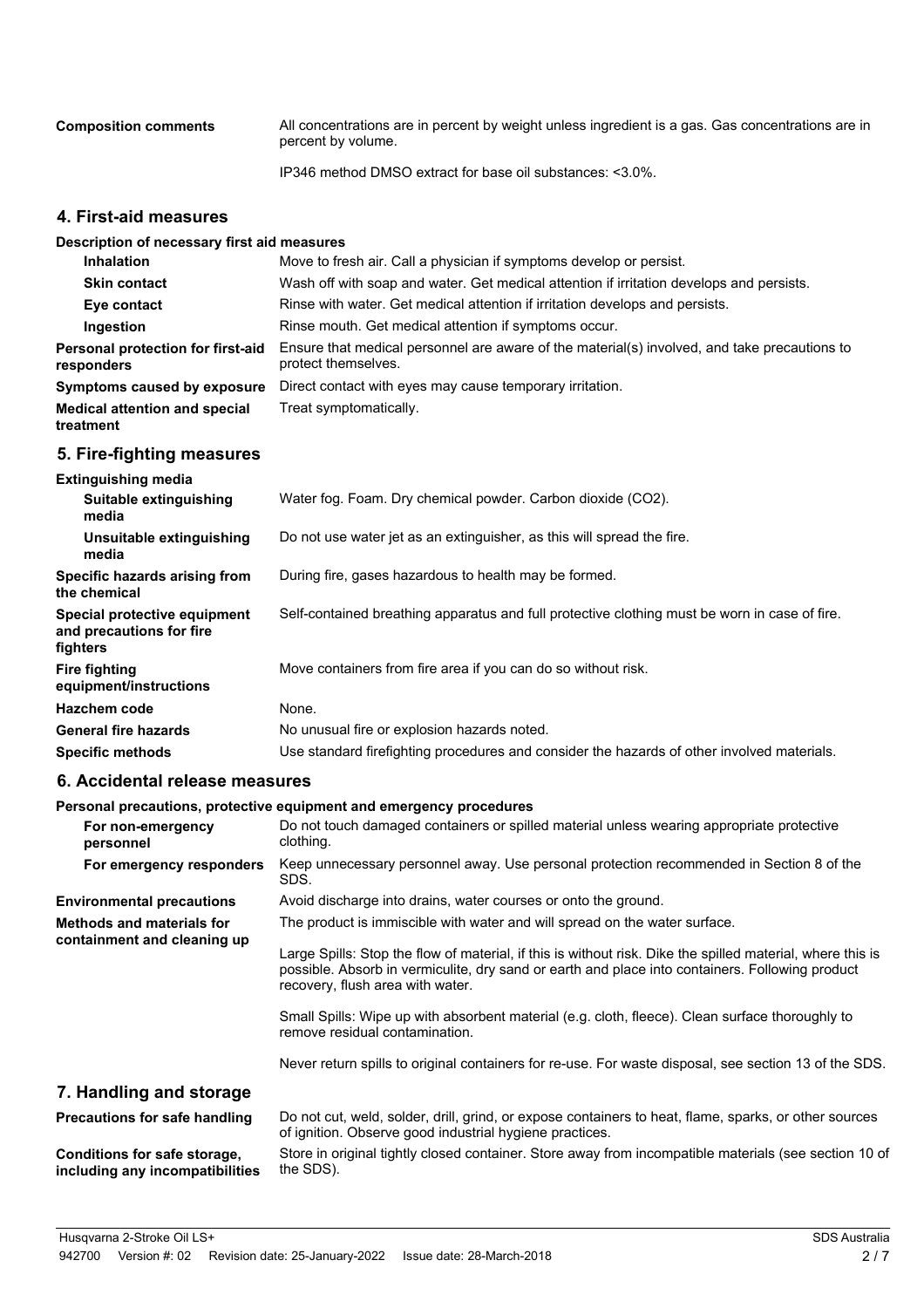### **8. Exposure controls and personal protection**

**Control parameters** Follow standard monitoring procedures.

#### **Occupational exposure limits**

| <b>Product</b>                             | <b>Type</b>                                                                                                                                                                                                                                                                                                                                                                                            | <b>Value</b>                                        |                      |
|--------------------------------------------|--------------------------------------------------------------------------------------------------------------------------------------------------------------------------------------------------------------------------------------------------------------------------------------------------------------------------------------------------------------------------------------------------------|-----------------------------------------------------|----------------------|
| Oil mist, mineral                          | <b>TWA</b>                                                                                                                                                                                                                                                                                                                                                                                             | $5 \text{ mg/m}$                                    |                      |
| <b>US. ACGIH Threshold Limit Values</b>    |                                                                                                                                                                                                                                                                                                                                                                                                        |                                                     |                      |
| <b>Product</b>                             | <b>Type</b>                                                                                                                                                                                                                                                                                                                                                                                            | Value                                               | <b>Form</b>          |
| Oil mist, mineral                          | <b>TWA</b>                                                                                                                                                                                                                                                                                                                                                                                             | $5$ mg/m $3$                                        | Inhalable fraction.  |
| in the Work Area (DFG)                     | Germany. DFG MAK List (advisory OELs). Commission for the Investigation of Health Hazards of Chemical Compounds                                                                                                                                                                                                                                                                                        |                                                     |                      |
| <b>Product</b>                             | <b>Type</b>                                                                                                                                                                                                                                                                                                                                                                                            | Value                                               | Form                 |
| Oil mist, mineral                          | <b>TWA</b>                                                                                                                                                                                                                                                                                                                                                                                             | $5$ mg/m $3$                                        | Respirable fraction. |
| <b>Biological limit values</b>             | No biological exposure limits noted for the ingredient(s).                                                                                                                                                                                                                                                                                                                                             |                                                     |                      |
| <b>Appropriate engineering</b><br>controls | Good general ventilation (typically 10 air changes per hour) should be used. Ventilation rates<br>should be matched to conditions. If applicable, use process enclosures, local exhaust ventilation,<br>or other engineering controls to maintain airborne levels below recommended exposure limits. If<br>exposure limits have not been established, maintain airborne levels to an acceptable level. |                                                     |                      |
|                                            | Individual protection measures, for example personal protective equipment (PPE)                                                                                                                                                                                                                                                                                                                        |                                                     |                      |
| <b>Eye/face protection</b>                 |                                                                                                                                                                                                                                                                                                                                                                                                        | Wear safety glasses with side shields (or goggles). |                      |
| <b>Skin protection</b>                     |                                                                                                                                                                                                                                                                                                                                                                                                        |                                                     |                      |
| <b>Hand protection</b>                     | Wear appropriate chemical resistant gloves. Glove material: Nitrile rubber. Use gloves with<br>breakthrough time of 60 minutes. Minimum glove thickness 0.17 mm.                                                                                                                                                                                                                                       |                                                     |                      |
| <b>Other</b>                               | Wear suitable protective clothing.                                                                                                                                                                                                                                                                                                                                                                     |                                                     |                      |
| <b>Respiratory protection</b>              | In case of inadequate ventilation or risk of inhalation of vapours, use suitable respiratory<br>equipment with combination filter.                                                                                                                                                                                                                                                                     |                                                     |                      |
| <b>Thermal hazards</b>                     | Wear appropriate thermal protective clothing, when necessary.                                                                                                                                                                                                                                                                                                                                          |                                                     |                      |
| <b>Hygiene measures</b>                    | Always observe good personal hygiene measures, such as washing after handling the material<br>and before eating, drinking, and/or smoking. Routinely wash work clothing and protective<br>equipment to remove contaminants.                                                                                                                                                                            |                                                     |                      |

#### **9. Physical and chemical properties**

| <b>Appearance</b>                            |                                        |  |
|----------------------------------------------|----------------------------------------|--|
| <b>Physical state</b>                        | Liquid.                                |  |
| Form                                         | Oily liquid.                           |  |
| Colour                                       | Blue, Clear.                           |  |
| Odour                                        | Slight.                                |  |
| <b>Odour threshold</b>                       | Not available.                         |  |
| рH                                           | Material is non soluble in water.      |  |
| Melting point/freezing point                 | $-48$ °C (-54.4 °F)                    |  |
| Initial boiling point and boiling<br>range   | $>$ 300 °C ( $>$ 572 °F)               |  |
| <b>Flash point</b>                           | > 70 °C (> 158 °F) Closed cup ASTM D93 |  |
| <b>Evaporation rate</b>                      | Not determined.                        |  |
| Flammability (solid, gas)                    | Not applicable.                        |  |
| Upper/lower flammability or explosive limits |                                        |  |
| Explosive limit - lower (%)                  | Not determined.                        |  |
| <b>Explosive limit - upper</b><br>(%)        | Not determined.                        |  |
| Vapour pressure                              | < 0.01 kPa                             |  |
| Vapour density                               | Not determined.                        |  |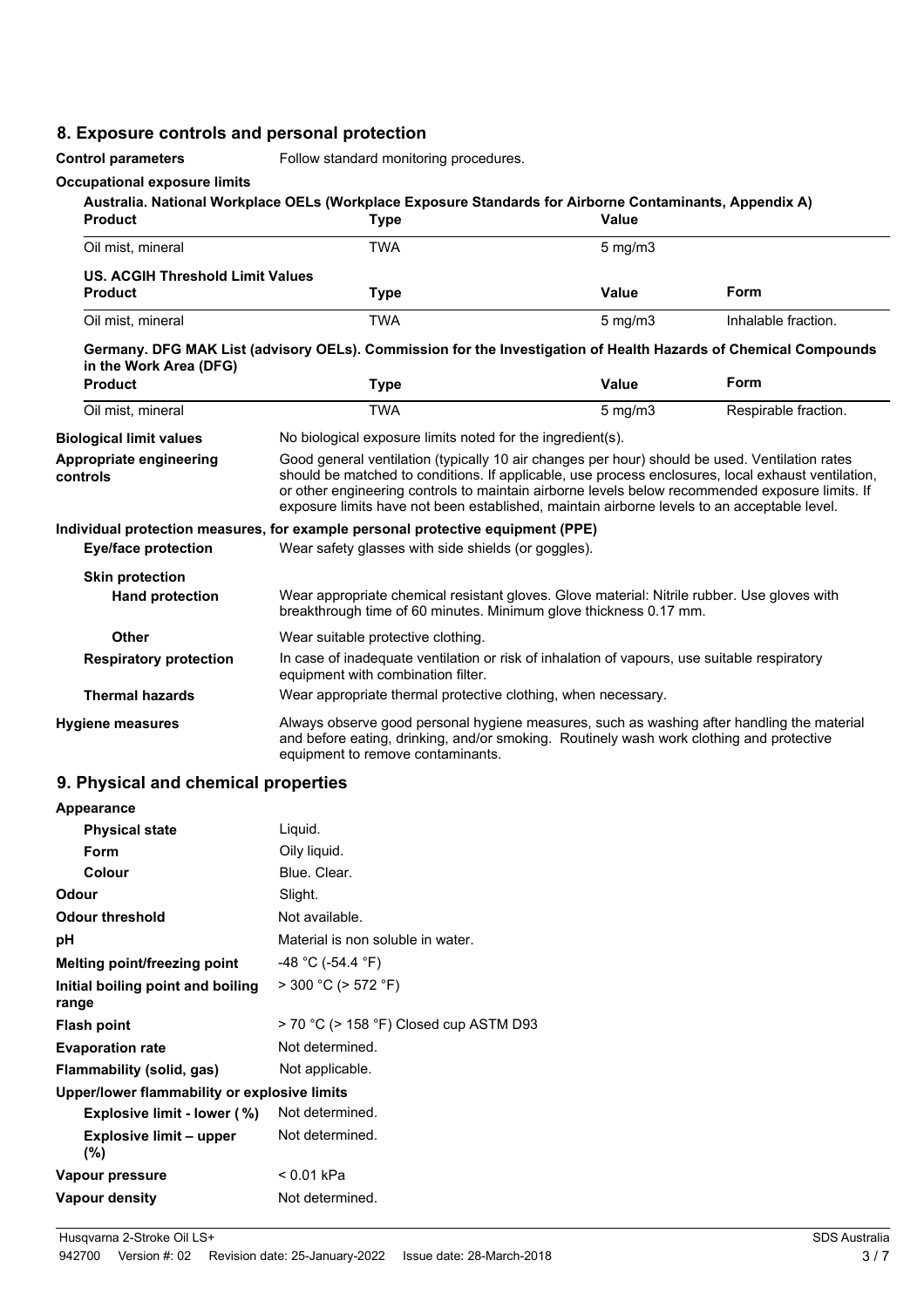| <b>Relative density</b>                           | Not determined.                                        |
|---------------------------------------------------|--------------------------------------------------------|
| Solubility(ies)                                   |                                                        |
| Solubility (water)                                | Insoluble in water.                                    |
| <b>Partition coefficient</b><br>(n-octanol/water) | Not determined.                                        |
| <b>Auto-ignition temperature</b>                  | $>$ 300 °C ( $>$ 572 °F)                               |
| <b>Decomposition temperature</b>                  | $>$ 300 °C ( $>$ 572 °F)                               |
| <b>Viscosity</b>                                  | 53.9 cSt (40 °C (104 °F))<br>8.9 cSt (100 °C (212 °F)) |

#### **Other physical and chemical parameters**

**Density** 0.87 g/cm<sup>3</sup>

#### **10. Stability and reactivity**

| <b>Reactivity</b>                            | The product is stable and non-reactive under normal conditions of use, storage and transport. |
|----------------------------------------------|-----------------------------------------------------------------------------------------------|
| <b>Chemical stability</b>                    | Material is stable under normal conditions.                                                   |
| <b>Possibility of hazardous</b><br>reactions | No dangerous reaction known under conditions of normal use.                                   |
| <b>Conditions to avoid</b>                   | Contact with incompatible materials.                                                          |
| Incompatible materials                       | Strong oxidising agents.                                                                      |
| <b>Hazardous decomposition</b><br>products   | No hazardous decomposition products are known.                                                |

#### **11. Toxicological information**

#### **Information on possible routes of exposure**

| <b>Inhalation</b>            | Prolonged inhalation may be harmful.                                                            |
|------------------------------|-------------------------------------------------------------------------------------------------|
| <b>Skin contact</b>          | Frequent or prolonged contact may defat and dry the skin, leading to discomfort and dermatitis. |
| Eye contact                  | Direct contact with eyes may cause temporary irritation.                                        |
| Ingestion                    | Expected to be a low ingestion hazard.                                                          |
| Symptoms related to exposure | Direct contact with eyes may cause temporary irritation.                                        |

#### **Acute toxicity**

| <b>Components</b>                           | <b>Species</b>                                                                                                      | <b>Test Results</b> |  |
|---------------------------------------------|---------------------------------------------------------------------------------------------------------------------|---------------------|--|
|                                             | Distillates (petroleum), hydrotreated heavy paraffinic (CAS 64742-54-7)                                             |                     |  |
| <b>Acute</b>                                |                                                                                                                     |                     |  |
| <b>Dermal</b>                               |                                                                                                                     |                     |  |
| LD <sub>50</sub>                            | Rabbit                                                                                                              | > 5000 mg/kg        |  |
| <b>Inhalation</b>                           |                                                                                                                     |                     |  |
| Aerosol                                     |                                                                                                                     |                     |  |
| <b>LC50</b>                                 | Rat                                                                                                                 | > 5 mg/l, 4 Hours   |  |
| Oral                                        |                                                                                                                     |                     |  |
| LD50                                        | Rat                                                                                                                 | > 5000 mg/kg        |  |
| <b>Skin corrosion/irritation</b>            | Prolonged skin contact may cause temporary irritation.                                                              |                     |  |
| Serious eye damage/irritation               | Direct contact with eyes may cause temporary irritation.                                                            |                     |  |
| <b>Respiratory or skin</b><br>sensitisation |                                                                                                                     |                     |  |
| <b>Respiratory sensitisation</b>            | Not a respiratory sensitiser.                                                                                       |                     |  |
| <b>Skin sensitisation</b>                   | This product is not expected to cause skin sensitisation.                                                           |                     |  |
| Germ cell mutagenicity                      | No data available to indicate product or any components present at greater than 0.1% are<br>mutagenic or genotoxic. |                     |  |
| Carcinogenicity                             | Not classifiable as to carcinogenicity to humans.                                                                   |                     |  |
| <b>ACGIH Carcinogens</b>                    |                                                                                                                     |                     |  |
| Mineral oil (CAS Various)                   | A4 Not classifiable as a human carcinogen.                                                                          |                     |  |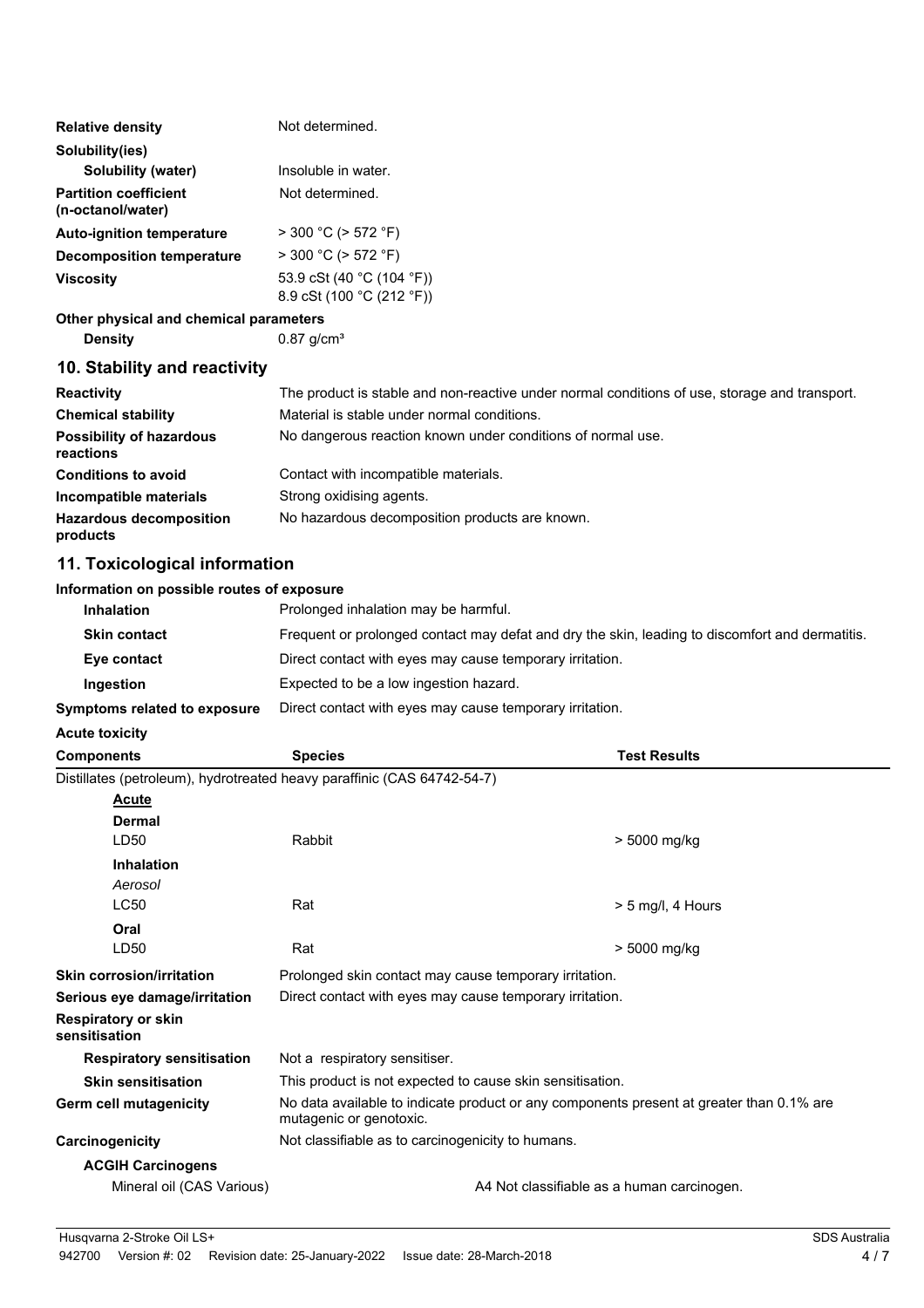#### **IARC Monographs. Overall Evaluation of Carcinogenicity**

| Mineral oil (CAS Various)                             | 3 Not classifiable as to carcinogenicity to humans.                                                                  |  |  |
|-------------------------------------------------------|----------------------------------------------------------------------------------------------------------------------|--|--|
| <b>Reproductive toxicity</b>                          | This product is not expected to cause reproductive or developmental effects.                                         |  |  |
| Specific target organ toxicity -<br>single exposure   | Not classified.                                                                                                      |  |  |
| Specific target organ toxicity -<br>repeated exposure | Not classified.                                                                                                      |  |  |
| <b>Aspiration hazard</b>                              | Not an aspiration hazard.                                                                                            |  |  |
| <b>Chronic effects</b>                                | Prolonged and repeated contact with used oil may cause serious skin diseases, such as<br>dermatitis and skin cancer. |  |  |

#### **12. Ecological information**

**Ecotoxicity** The product is not classified as environmentally hazardous. However, this does not exclude the possibility that large or frequent spills can have a harmful or damaging effect on the environment.

| <b>Components</b>                                                       |                                                                                                                                                                                                                     | <b>Species</b>                                                                | <b>Test Results</b>    |  |
|-------------------------------------------------------------------------|---------------------------------------------------------------------------------------------------------------------------------------------------------------------------------------------------------------------|-------------------------------------------------------------------------------|------------------------|--|
| Distillates (petroleum), hydrotreated heavy paraffinic (CAS 64742-54-7) |                                                                                                                                                                                                                     |                                                                               |                        |  |
| <b>Aquatic</b>                                                          |                                                                                                                                                                                                                     |                                                                               |                        |  |
| Acute                                                                   |                                                                                                                                                                                                                     |                                                                               |                        |  |
| Algae                                                                   | <b>NOEL</b>                                                                                                                                                                                                         | Pseudokirchneriella subcapitata                                               | $>$ 100 mg/l, 72 hours |  |
| Crustacea                                                               | EL50                                                                                                                                                                                                                | Daphnia magna                                                                 | > 10000 mg/l, 48 hours |  |
| <b>Fish</b>                                                             | LL <sub>50</sub>                                                                                                                                                                                                    | Pimephales promelas                                                           | > 100 mg/l, 96 hours   |  |
|                                                                         |                                                                                                                                                                                                                     | Hydrocarbons, C10-C13, n-alkanes, isoalkanes, cyclics, < 2% aromatics (CAS -) |                        |  |
| <b>Aquatic</b>                                                          |                                                                                                                                                                                                                     |                                                                               |                        |  |
| Acute                                                                   |                                                                                                                                                                                                                     |                                                                               |                        |  |
| Algae                                                                   | EC50                                                                                                                                                                                                                | Green algae (Selenastrum<br>capricornutum)                                    | > 1000 mg/l, 3 days    |  |
|                                                                         | <b>LC50</b>                                                                                                                                                                                                         | Green algae (Selenastrum<br>capricornutum)                                    | > 1000 mg/l, 3 days    |  |
| Crustacea                                                               | EC50                                                                                                                                                                                                                | Water flea (Daphnia magna)                                                    | > 1000 mg/l, 2 days    |  |
| <b>Fish</b>                                                             | <b>LC50</b>                                                                                                                                                                                                         | Rainbow trout                                                                 | > 1000 mg/l, 4 days    |  |
| Persistence and degradability                                           |                                                                                                                                                                                                                     | The product is expected to be biodegradable.                                  |                        |  |
| <b>Bioaccumulative potential</b>                                        |                                                                                                                                                                                                                     | No data available.                                                            |                        |  |
| <b>Mobility in soil</b>                                                 |                                                                                                                                                                                                                     | No data available.                                                            |                        |  |
| Other adverse effects                                                   | Oil spills are generally hazardous to the environment.                                                                                                                                                              |                                                                               |                        |  |
| 13. Disposal considerations                                             |                                                                                                                                                                                                                     |                                                                               |                        |  |
| <b>Disposal methods</b>                                                 | Collect and reclaim or dispose in sealed containers at licensed waste disposal site.                                                                                                                                |                                                                               |                        |  |
| <b>Residual waste</b>                                                   | Dispose in accordance with local regulations. Empty containers or liners may retain some product<br>residues. This material and its container must be disposed of in a safe manner (see: Disposal<br>instructions). |                                                                               |                        |  |
| <b>Contaminated packaging</b>                                           | Since emptied containers may retain product residue, follow label warnings even after container is<br>emptied. Empty containers should be taken to an approved waste handling site for recycling or<br>disposal.    |                                                                               |                        |  |

#### **14. Transport information**

#### **ADG**

Not regulated as dangerous goods.

**RID** Not regulated as dangerous goods.

## **IATA**

Not regulated as dangerous goods.

#### **IMDG**

Not regulated as dangerous goods.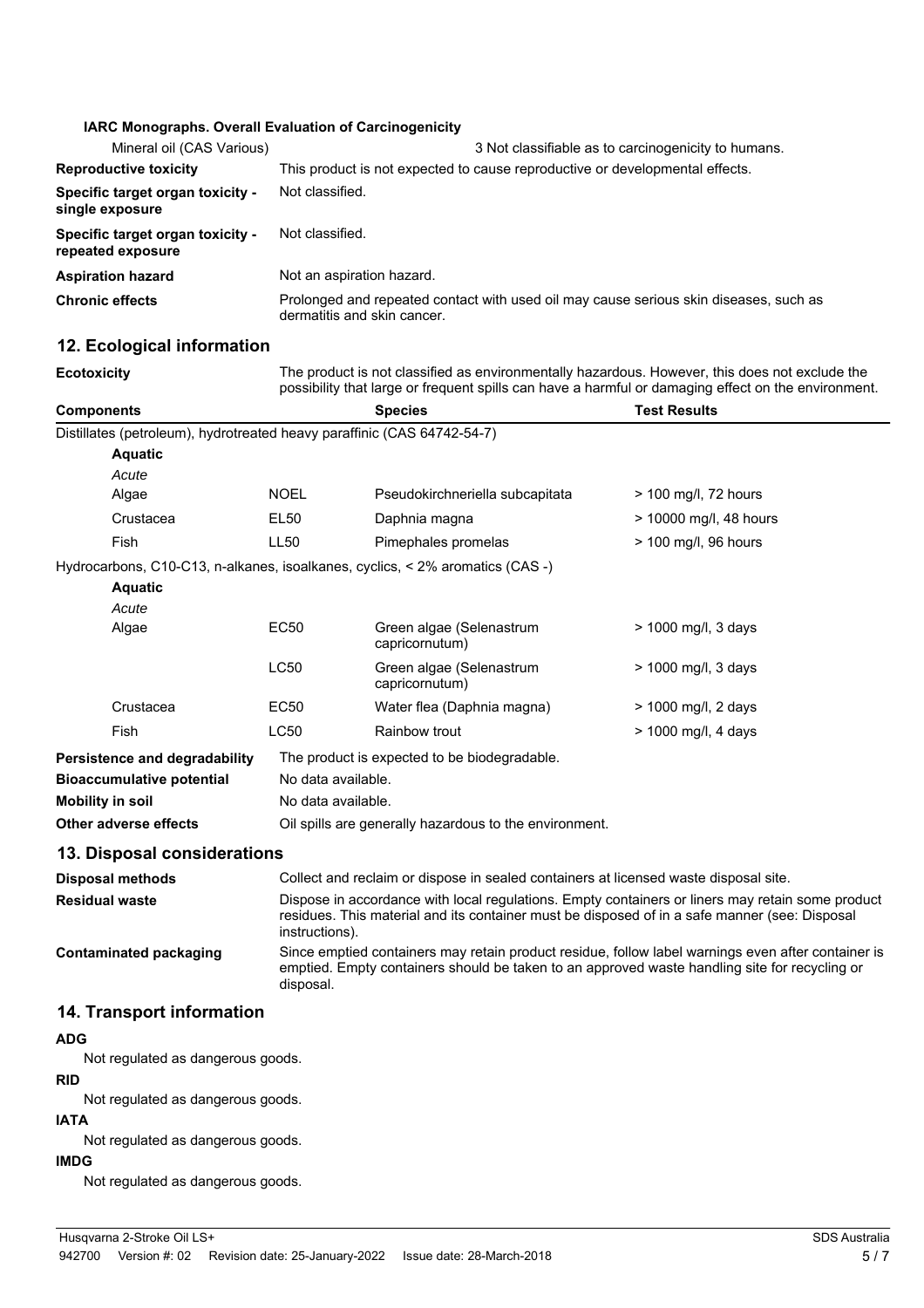**Transport in bulk according to** Not established. **Annex II of MARPOL 73/78 and the IBC Code**

#### **15. Regulatory information**

#### **Safety, health and environmental regulations**

**National regulations**

This Safety Data Sheet was prepared in accordance with Australia Model Code of Practice for the preparation of Safety Data Sheets for Hazardous Chemicals.

| Australia Medicines & Poisons Appendix A                                                                                       |                                                                      |  |  |  |
|--------------------------------------------------------------------------------------------------------------------------------|----------------------------------------------------------------------|--|--|--|
| Poisons schedule number not allocated.                                                                                         |                                                                      |  |  |  |
| <b>Australia Medicines &amp; Poisons Appendix B</b>                                                                            |                                                                      |  |  |  |
| Poisons schedule number not allocated.                                                                                         |                                                                      |  |  |  |
| Australia Medicines & Poisons Appendix D                                                                                       |                                                                      |  |  |  |
| Poisons schedule number not allocated.<br><b>Australia Medicines &amp; Poisons Appendix E</b>                                  |                                                                      |  |  |  |
|                                                                                                                                |                                                                      |  |  |  |
| Distillates (petroleum), hydrotreated heavy paraffinic (CAS 64742-54-7)<br><b>Australia Medicines &amp; Poisons Appendix F</b> |                                                                      |  |  |  |
| Poisons schedule number not allocated.                                                                                         |                                                                      |  |  |  |
| Australia Medicines & Poisons Appendix G                                                                                       |                                                                      |  |  |  |
| Poisons schedule number not allocated.                                                                                         |                                                                      |  |  |  |
| <b>Australia Medicines &amp; Poisons Appendix H</b>                                                                            |                                                                      |  |  |  |
| Poisons schedule number not allocated.                                                                                         |                                                                      |  |  |  |
| <b>Australia Medicines &amp; Poisons Appendix I</b>                                                                            |                                                                      |  |  |  |
| Poisons schedule number not allocated.<br>Australia Medicines & Poisons Appendix J                                             |                                                                      |  |  |  |
| Poisons schedule number not allocated.                                                                                         |                                                                      |  |  |  |
| Australia Medicines & Poisons Appendix K                                                                                       |                                                                      |  |  |  |
| Poisons schedule number not allocated.                                                                                         |                                                                      |  |  |  |
| <b>Australia Medicines &amp; Poisons Schedule 10</b>                                                                           |                                                                      |  |  |  |
| Poisons schedule number not allocated.                                                                                         |                                                                      |  |  |  |
| Australia Medicines & Poisons Schedule 2                                                                                       |                                                                      |  |  |  |
| Poisons schedule number not allocated.                                                                                         |                                                                      |  |  |  |
| Australia Medicines & Poisons Schedule 3                                                                                       |                                                                      |  |  |  |
| Poisons schedule number not allocated.<br>Australia Medicines & Poisons Schedule 4                                             |                                                                      |  |  |  |
| Poisons schedule number not allocated.                                                                                         |                                                                      |  |  |  |
| Australia Medicines & Poisons Schedule 5                                                                                       |                                                                      |  |  |  |
| Distillates (petroleum), hydrotreated heavy paraffinic (CAS 64742-54-7)                                                        |                                                                      |  |  |  |
| <b>Australia Medicines &amp; Poisons Schedule 6</b>                                                                            |                                                                      |  |  |  |
| Poisons schedule number not allocated.                                                                                         |                                                                      |  |  |  |
| Australia Medicines & Poisons Schedule 7                                                                                       |                                                                      |  |  |  |
| Poisons schedule number not allocated.                                                                                         |                                                                      |  |  |  |
| <b>Australia Medicines &amp; Poisons Schedule 8</b>                                                                            |                                                                      |  |  |  |
| Poisons schedule number not allocated.<br><b>Australia Medicines &amp; Poisons Schedule 9</b>                                  |                                                                      |  |  |  |
| Poisons schedule number not allocated.                                                                                         |                                                                      |  |  |  |
| <b>High Volume Industrial Chemicals (HVIC)</b>                                                                                 |                                                                      |  |  |  |
| Distillates (petroleum), hydrotreated heavy paraffinic<br>(CAS 64742-54-7)                                                     | 1000 - 9999 TONNES See the regulation for additional<br>information. |  |  |  |
| Importation of Ozone Depleting Substances (Customs(Prohibited imports) Regulations 1956, Schedule 10, as amended)              |                                                                      |  |  |  |
| Not listed.                                                                                                                    |                                                                      |  |  |  |
| National Pollutant Inventory (NPI) substance reporting list                                                                    |                                                                      |  |  |  |
| Not listed.                                                                                                                    |                                                                      |  |  |  |
| <b>Prohibited Carcinogenic Substances</b>                                                                                      |                                                                      |  |  |  |
| Not regulated.                                                                                                                 |                                                                      |  |  |  |